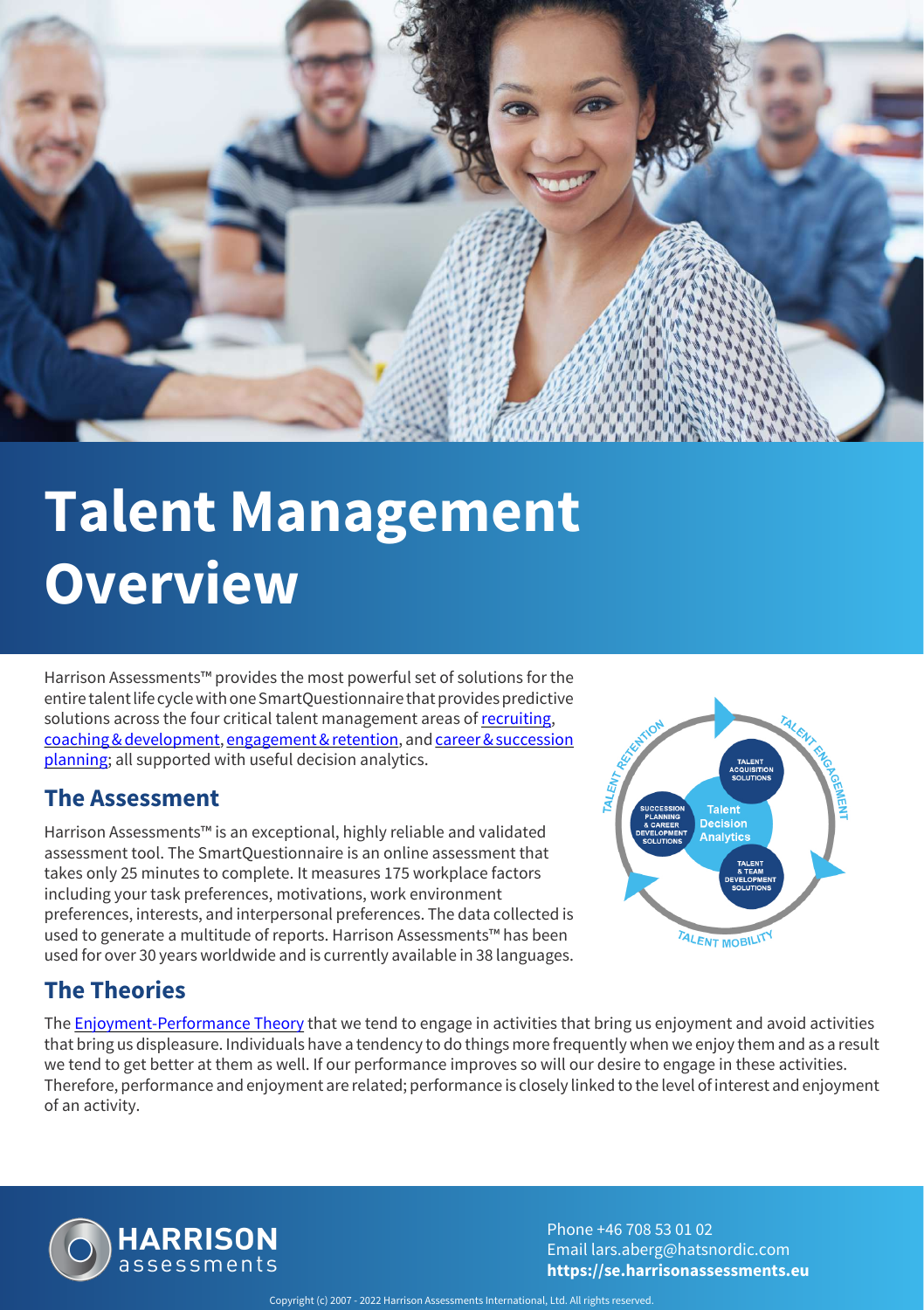# **Talent Management**

The [Paradox Technology](https://se.harrisonassessments.eu/paradox-technology.html) truly differentiates the Harrison Assessments™ from all other assessment tools. According to Paradox, an individual can possess and demonstrate seemingly contradictory traits simultaneously. This allows us to understand whether a strong trait is a true strength or a potential derailer. By measuring 12 universal paradoxes or core values we can describe various levels of balance and imbalance enabling us to more accurately predict behaviour.

### **Reliability & Validity**

Our advanced cross-referencing technologies that make over 8,000 comparisons, it's the equivalent of answering 2,700 multiple-choice questions in just 25 minutes! Our [SmartQuestionnaire](https://se.harrisonassessments.eu/smart-questionnaire.html) prevents deception because it contains only positive statements that are ranked according to what the individual enjoys the most. Our built-in lie prevention system automatically detects even the slightest attempt to manipulate the results and determines whether the results are reliable for decision making.

# **Talent Management Solutions**

#### **Talent Screening and Recruitment**

Attract, select and engage top talent by aligning the candidate's wants, needs, passions and goals with the employer's business objectives via our job specific algorithms; all while reducing time to hire and increasing the accuracy of your decision making.

#### **Talent Coaching and Development**

Help match people to the specific roles in an organization that will keep them engaged. We provide the key analytics that inspire them to develop and build strong relationships among employees, managers, coaches and teams.

#### **Career and Succession Planning**

Provides assessment-driven career roadmaps that predict employees' likelihood of success and enjoyment for targeted jobs within the organization, while giving decision makers comprehensive data analytics to identify high potential candidates at all levels of the organization. Additionally, the career guidance solutions enable job seekers to receive a ranked list of 650+ Career Options according to their level of enjoyment. They can then shortlist careers they are interested in and discover more career requirements and take a deep dive into specific areas of potential satisfaction or dissatisfaction for that career.

#### **Engagement & Retention Solutions**

Harrison Assessment 's Engagement & Retention Analysis transforms engagement surveys from vague trends to actionable data that can truly make an impact at individual, group and organization levels. It measures an individual's core Job Fit, their important Expectations, Supporting Behaviours and current Fulfilment levels for those important expectations to highlight at-risk individuals. Train your managers to have the crucial conversations that foster engagement and observe the increased performance and improved culture permeate throughout your organization.



Phone +46 708 53 01 02 Email lars.aberg@hatsnordic.com **https://se.harrisonassessments.eu**